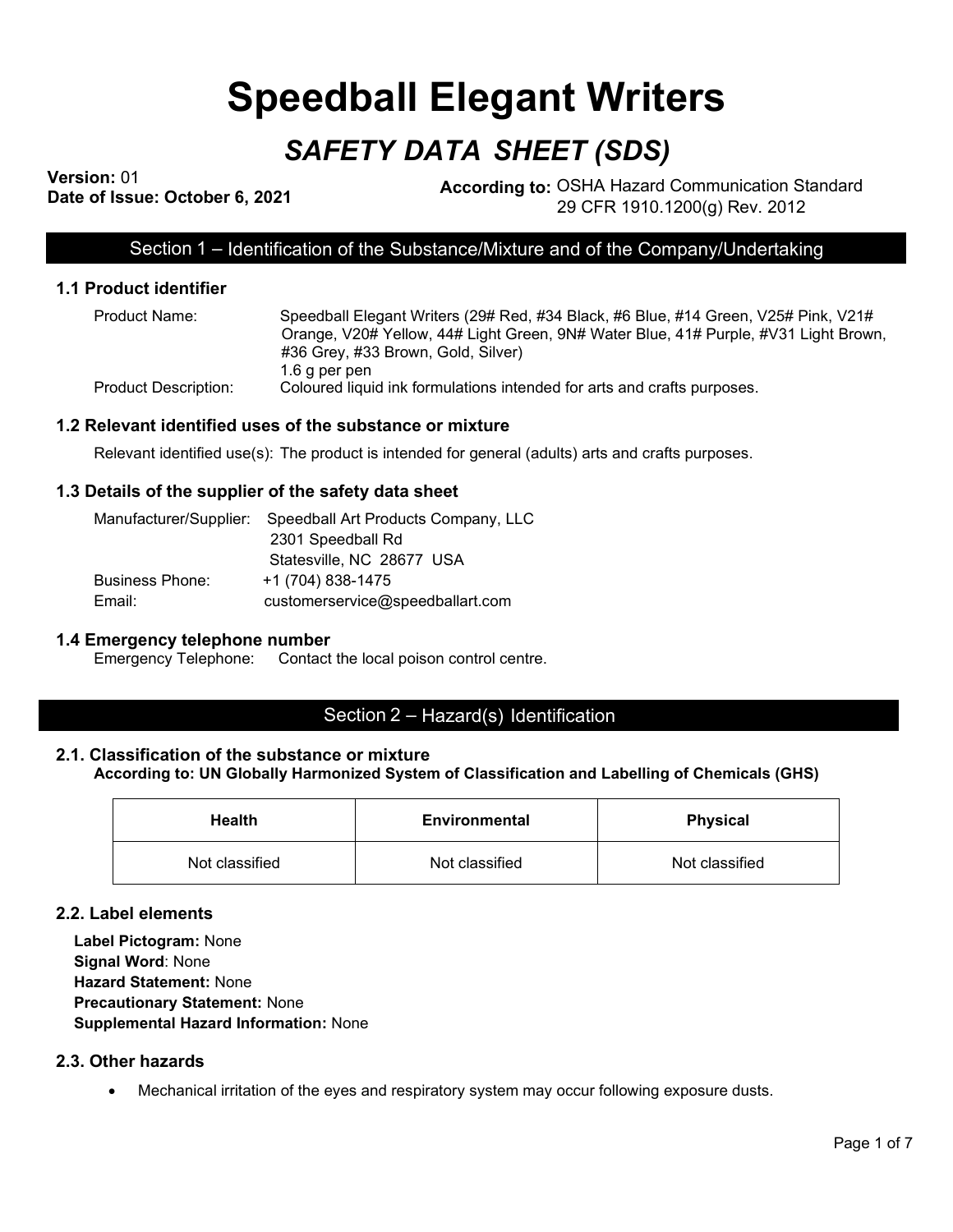# Section 3 – Composition / Information on Ingredients

| <b>Chemical Name</b>                           | <b>CAS No.</b> | EC No.    | % Concentration |
|------------------------------------------------|----------------|-----------|-----------------|
| Acid Red 92                                    | 18472-87-2     | 242-355-6 | $0\% - 1.5\%$   |
| Acid Red 87                                    | 17372-87-1     | 241-409-6 | $0\% - 2.0\%$   |
| 2-(2-Heptadec-8-enyl-2-imidazolin-1-yl)ethanol | 95-38-5        | 202-414-9 | $0\% - 50.6\%$  |

The other ingredients in the product are either considered non-hazardous or are below their respective GHS cut-off values/concentration limits in the final product and were therefore not disclosed in the SDS.

# Section 4 – First Aid Measures

#### **4.1 Description of first aid measures**

**Eye contact:** No specific first aid measures are required. As a precaution, remove contact lenses, if worn, and immediately flush eyes with water. Seek medical attention if in doubt.

**Skin contact:** No specific first aid measures are required. Wash skin thoroughly with soap and water. If skin irritation or rash occurs get medical attention. Launder contaminated clothing before reuse.

**Inhalation:** No specific first aid measures are required. Inhalation route of exposure is not anticipated with intended use. If exposed to excessive levels of material in the air, move the exposed person to fresh air. Seek medical attention if in doubt.

**Ingestion:** No specific first aid measures are required. Rinse mouth with water. Do not induce vomiting. Never give anything by mouth to an unconscious person. Seek medical attention if in doubt.

#### **4.2 Most important symptoms and effects, both acute and delayed**

• Refer to **Section 11** - Toxicological Information.

#### **4.3 Indication of any immediate medical attention and special treatment needed**

Not required.

# Section 5 – Fire Fighting Measures

#### **5.1 Extinguishing media**

**Suitable Extinguishing Media:** Use extinguishing media suitable for surrounding area if material is involved in a fire (e.g., water fog, water spray, foam, dry chemical or carbon dioxide). **Unsuitable Extinguishing Media:** None known.

#### **5.2 Special hazards arising from the substance or mixture**

#### **Unusual Fire and Explosion Hazards:**

• Container may rupture on heating. See also **Section 10** - Stability and Reactivity.

#### **Hazardous combustion products:**

- Irritating vapours or fumes may form if product is involved in fire.
- Also see **Section 10** Stability and Reactivity.

#### **5.3 Advice for firefighters**

• Wear a self-contained breathing apparatus.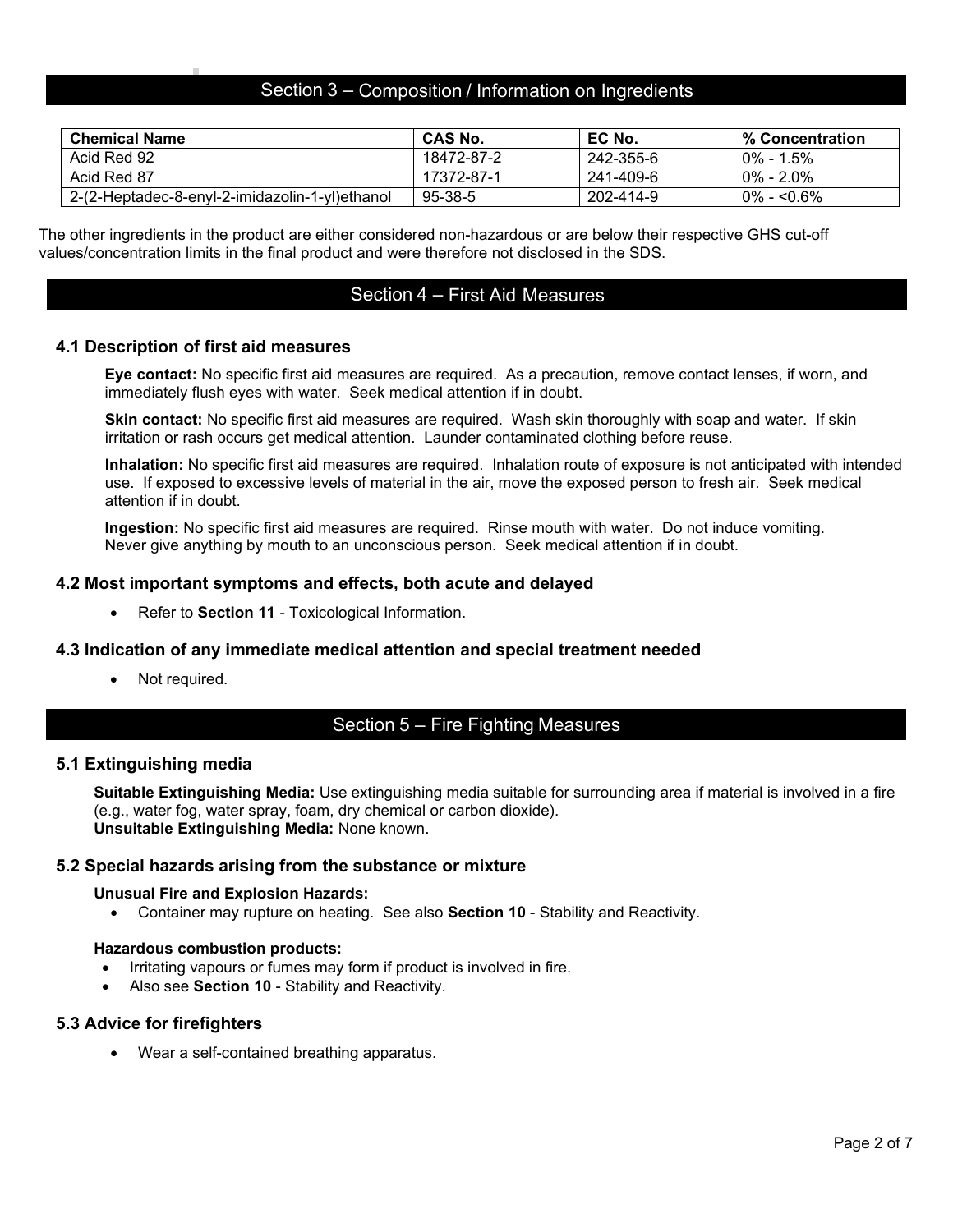### **6.1 Personal precautions, protective equipment (PPE) and emergency procedures**

**Personal Precautions:** Minimize dust generation.Ventilate area if spilled in confined space or other poorly ventilated areas. Observe PPE advice in **Section 8** – Exposure Controls/Personal Protection. **Emergency Procedures:** No specific precautions required**.** Keep unauthorized personnel away.

# **6.2 Environmental precautions:**

• Prevent entry and contact with soil, drains, sewers, and waterways. Inform relevant local/regional/national/international authorities. Prevent further leakage or spillage if it is safe to do so.

# **6.3 Methods and material for containment and cleaning up**

**Containment/Clean-up Measures:** Contain spill if safe to do so. Collect recoverable product and place in a designated container for recycle and/or disposal. Use care to avoid generation of mist/spray. Dispose of contents/container in accordance with local/regional/national/international regulations.

#### **6.4 Reference to other sections**

• Refer to **Section 8** - Exposure Controls/Personal Protection and **Section 13** – Disposal Considerations.

# Section 7– Handling and Storage

#### **7.1 Precautions for safe handling**

- Avoid contact with eyes. Avoid breathing dust/fume/gas/mist/vapors/spray. Provide adequate ventilation. Observe good industrial hygiene practices. When using do not eat, drink or smoke. Wear appropriate personal protective equipment. Keep containers closed when not in use. Wash thoroughly after handling. Contaminated work clothing should not be allowed out of the workplace. Launder contaminated clothing before reuse.
- Refer to **Section 8** Exposure Controls/Personal Protection

#### **7.2 Conditions for safe storage, including any incompatibilities**

• Keep from freezing. Do not store in open, unlabeled or mislabeled containers. Keep container tightly closed and dry. Store away from incompatible materials. Store locked up. See **Section 10** for incompatible materials.

#### **7.3 Specific end use(s)**

• Refer to **Section 1.2** - Relevant identified uses.

# Section 8– Exposure Controls / Personal Protection

#### **8.1 Control Parameters:**

**Occupational exposure limits:** Airborne/respirable particles are not foreseeable under conditions of normal use. See **Section 1** - Identification of the Substance/Mixture and of the Company/Undertaking for additional information.

#### **8.2 Exposure Controls:**

#### **Appropriate engineering controls**

• No special requirements under ordinary conditions of use and with adequate ventilation. Mechanical ventilation or local exhaust ventilation may be required.

#### **8.3 Personal Protective Equipment**

Note: Consider the concentration and amount of product at the workplace when selecting PPE.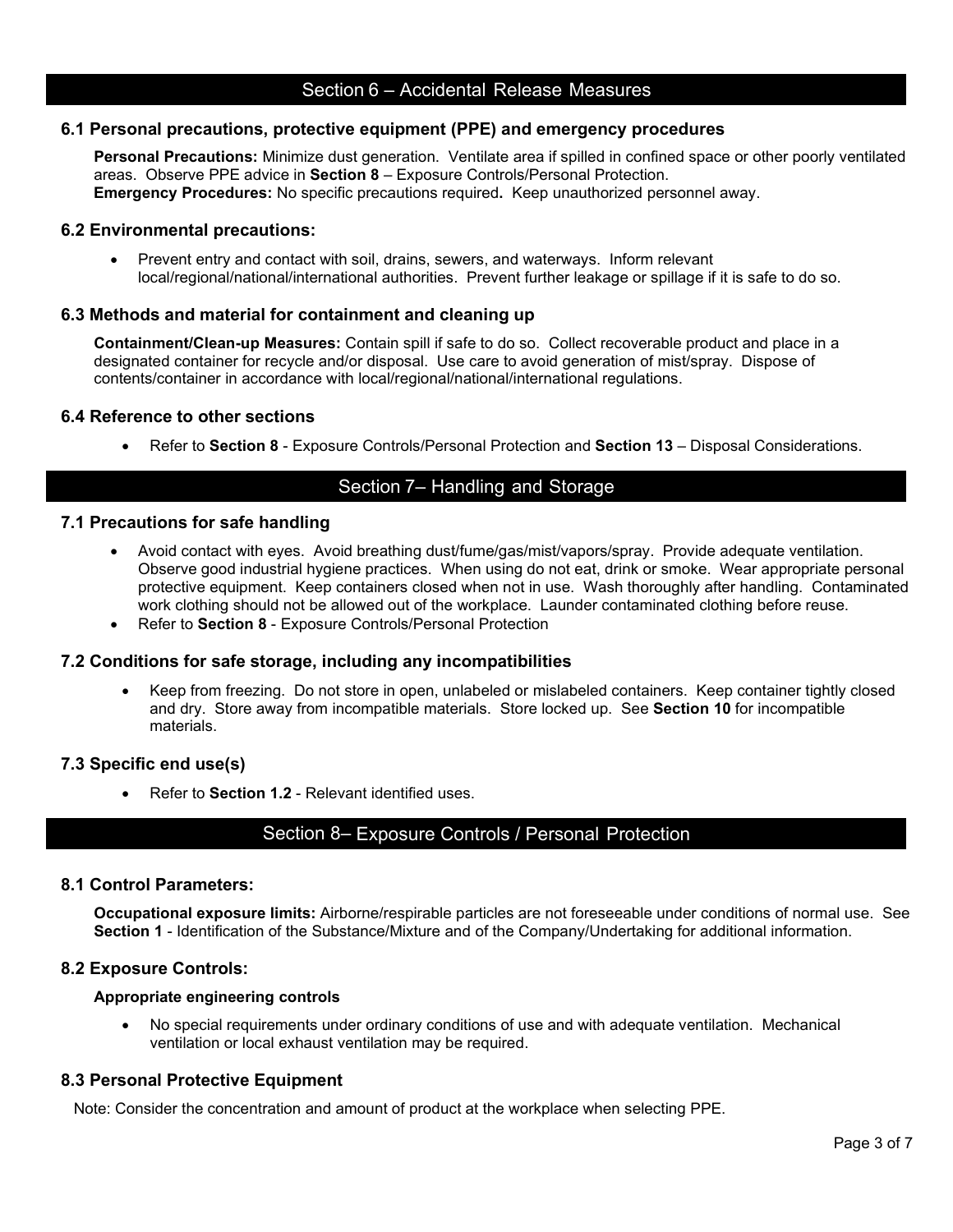**Respiratory:** No specific respiratory protection is required. If ventilation is inadequate, use an approved respirator such as a High Efficiency Particulate Air (HEPA) respirator and filter cartridge authorized by regulatory standards.

**Eyes/Face:** If splash/spray is likely, wear chemical safety goggles approved by appropriate regulatory standards.

**Hands/Skin:** If skin contact is likely, wear chemical resistant gloves. If necessary, refer to appropriate regulatory standards.

**Body:** If body contact is likely, wear protective clothing. If necessary, refer to appropriate regulatory standards.

**Thermal Hazards:** None known.

**Environmental Exposure Controls:** Not available.

**Hygiene measures:** Observe good industrial hygiene practices. Avoid contact with skin. Contaminated work clothing should not be allowed out of the workplace and should be washed before reuse. When using the product do not eat, drink or smoke.

# Section 9 – Physical and Chemical Properties

#### **9.1 Information on basic physical and chemical properties**

Note: The data below are typical values and do not constitute a specification.

| Appearance:<br><b>Physical state:</b><br>Color: | Liquid<br>See Section 1.1 | <b>Partition Coefficient</b><br>n-octanol/water: | Not available |
|-------------------------------------------------|---------------------------|--------------------------------------------------|---------------|
| <b>Odor/Odor threshold:</b>                     | Not available             | Auto-ignition temperature:                       | Not available |
| pH (as supplied):                               | Not available             | <b>Decomposition temperature:</b>                | Not available |
| <b>Melting/freezing point:</b>                  | Not available             | <b>Dynamic viscosity:</b>                        | Not available |
| <b>Boiling point/range:</b>                     | Not available             | <b>Molecular weight:</b>                         | Not available |
| Flash point:                                    | Not available             | Taste:                                           | Not available |
| <b>Evaporation rate:</b>                        | Not available             | <b>Explosive properties:</b>                     | Not available |
| <b>Flammability:</b>                            | Not available             | <b>Oxidizing properties:</b>                     | Not available |
| <b>Upper/lower explosive limits:</b>            | Not available             | <b>Surface tension:</b>                          | Not available |
| Vapor pressure:                                 | Not available             | <b>Volatile component:</b>                       | Not available |
| <b>Water solubility:</b>                        | Not available             | Gas group:                                       | Not available |
| Vapor density (Air = 1):                        | Not available             | pH (as solution):                                | Not available |
| Specific gravity (Water = 1):                   | Not available             | VOC:                                             | Not available |
| <b>Relative density:</b>                        | Not available             | Particle size range:                             | Not available |

#### **9.2 Other information**

• No data available

# Section 10 – Stability and Reactivity

#### **10.1 Reactivity**

• This material is not considered to be reactive under normal handling and storage conditions.

# **10.2 Chemical stability**

• This material is considered stable under normal handling and storage conditions.

#### **10.3 Possibility of hazardous reactions**

Not expected to occur under normal handling and storage conditions.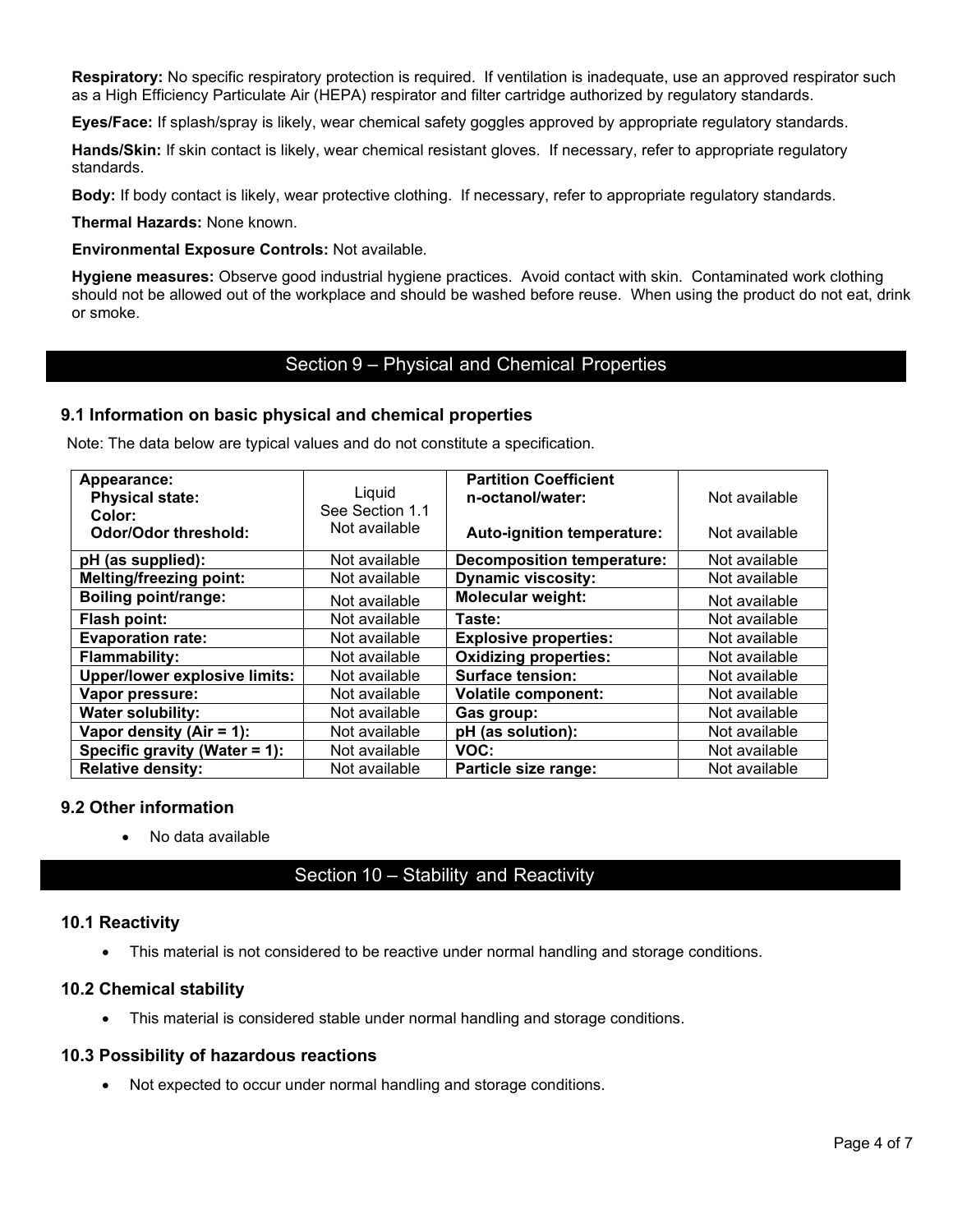# **10.4 Conditions to avoid**

- Exposure to high temperatures
- Strong acids
- Strong bases
- Strong oxidisers

# **10.5 Incompatible materials**

- Strong acids
- Strong bases
- Strong oxidisers

#### **10.6 Hazardous decomposition products**

• Hazardous decomposition products including but not limited to carbon monoxide, carbon dioxide, and nitrogen oxides may be released under fire conditions.

# Section 11 – Toxicological Information

#### **Likely routes of exposure:** Skin contact.

**Potential signs and symptoms:** None expected under conditions of normal use.

| <b>Acute oral toxicity:</b>                            | The product is practically non-toxic based on available animal and human use<br>data. ATE >2000 mg/kg                                                                                                                 |
|--------------------------------------------------------|-----------------------------------------------------------------------------------------------------------------------------------------------------------------------------------------------------------------------|
| <b>Acute dermal toxicity:</b>                          | Practically nontoxic based on available animal and human use data.                                                                                                                                                    |
| <b>Acute inhalation toxicity:</b>                      | The product is practically nontoxic based on available animal and human use<br>data.                                                                                                                                  |
| <b>Skin corrosion/irritation:</b>                      | The components of this product are not skin irritants based on human and/or<br>animal studies.                                                                                                                        |
| Serious eye damage/irritation:                         | Acid Red 92 (CAS No. 18472-87-2) and Acid Red 87 (CAS No. 17372-87-1)<br>have been classified for eye irritation. The other components of this product are<br>not eye irritants based on human and/or animal studies. |
| <b>Respiratory or skin sensitization:</b>              | The components in this product are not sensitizing to the skin based on human<br>and/or animal studies.                                                                                                               |
| <b>Mutagenicity:</b>                                   | The components of this product are not classified with respect to mutagenicity<br>based on the available data.                                                                                                        |
| Carcinogenicity:                                       | No components are classified for carcinogenicity by the IARC or NTP.                                                                                                                                                  |
| <b>Reproductive Toxicity:</b>                          | The components in this product are not reproductive hazards based on available<br>information, human and/or animal studies.                                                                                           |
| Specific target organ toxicity<br>(single exposure):   | The components in this product are not single exposure specific target organ<br>toxicity hazards based on available information, human and/or animal studies.                                                         |
| Specific target organ toxicity<br>(repeated exposure): | The components in this product are not repeated exposure specific target organ<br>toxicity hazards based on available information, human and/or animal studies.                                                       |
| <b>Aspiration hazard:</b>                              | The components of this product are not aspiration hazards based on available<br>information, human and/or animal studies.                                                                                             |

#### **References:**

ECHA (European Chemicals Agency). 2021. REACH Registered Substances Database. <https://echa.europa.eu/search-for-chemicals> IARC (International Agency for Research on Cancer). 2021. Agents Classified by the IARC Monographs, Volumes 1–129. <https://monographs.iarc.who.int/list-of-classifications/> NTP (National Toxicology Program). 2016. Report on Carcinogens, Fourteenth Edition.; Research Triangle Park, NC: U.S. Department of Health and Human Services, Public Health Service.<https://ntp.niehs.nih.gov/go/roc14>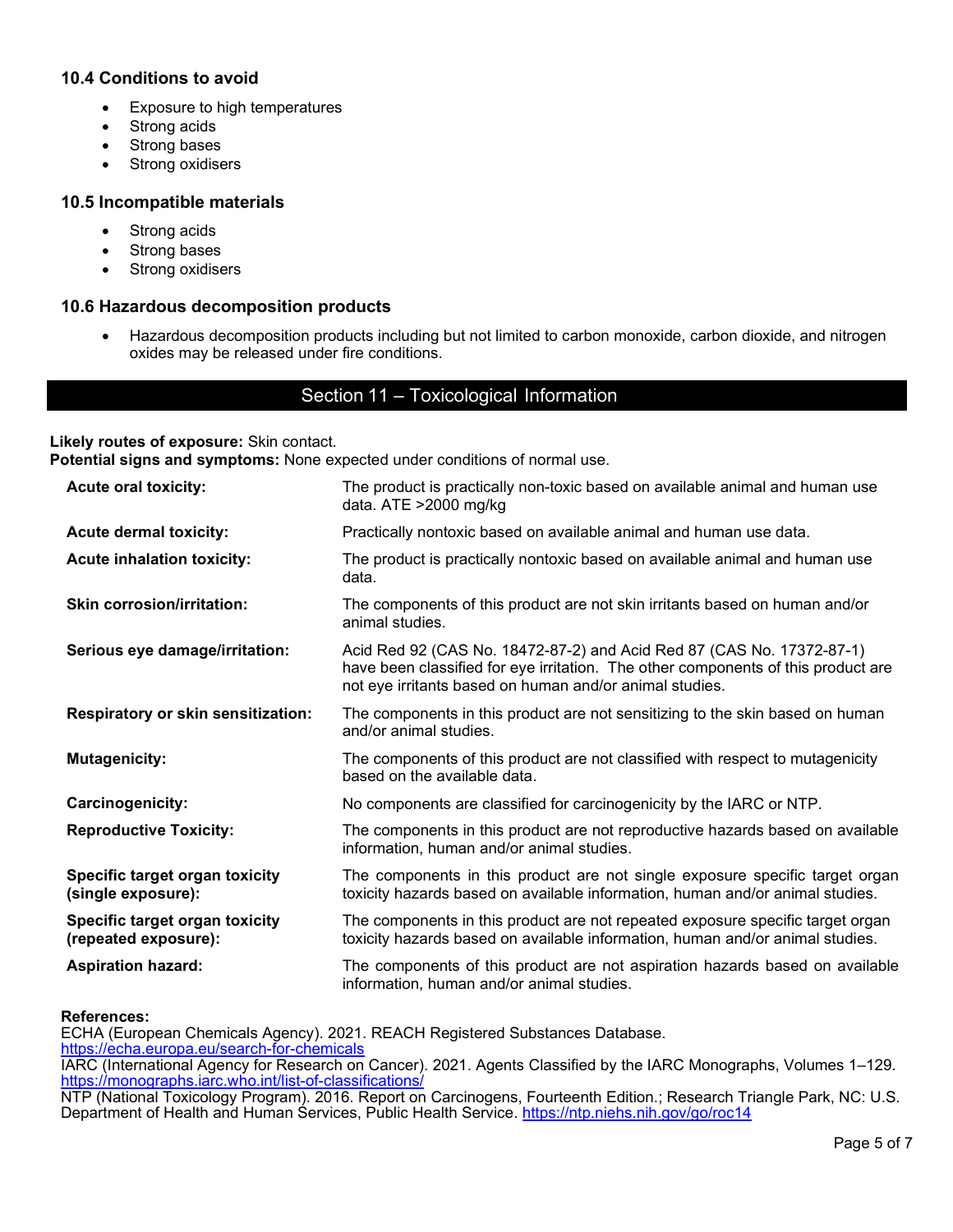# Section 12 – Ecological Information

# **12.1 Toxicity**

• This product is not expected to be harmful or toxic to aquatic life.

### **12.2 Persistence and degradability**

• No data available for the other components of the product.

# **12.3 Bioaccumulative potential**

• No data available.

#### **12.4 Mobility in Soil**

• No data available.

# **12.5 Results of PBT and vPvB assessment**

• No data available.

#### **12.6 Other adverse effects**

• No further data available.

# Section 13 – Disposal Considerations

#### **13.1 Waste treatment methods**

**Preparing wastes for disposal:** Use product for its intended purpose or recycle if possible. Waste should not be disposed of by release to sewers. Dispose of waste in accordance with local, regional, national, and/or international regulations.

# Section 14 – Transport Information

Note: This product is not regulated as dangerous goods for transport. Review classification requirements before shipping materials to high temperatures.

| 14.1 UN number                                                                   | Not regulated  |
|----------------------------------------------------------------------------------|----------------|
| 14.2 UN proper shipping name                                                     | Not regulated  |
| 14.3 Transport hazard class(es):                                                 | Not regulated  |
| 14.4 Packing group                                                               | Not regulated  |
| <b>14.5 Environmental hazards</b>                                                | None           |
| 14.6 Special precautions for user                                                | None           |
| 14.7 Transport in bulk according to Annex<br>II of MARPOL 73/78 and the IBC Code | Not applicable |

# Section 15 – Regulatory Information

# **15.1 Safety, health and environmental regulations/legislation specific for the substance or mixture**

#### **United States**

*Federal Regulations:*

# **Comprehensive Environmental Response and Liability Act of 1980 (CERCLA):**

**Clean Water Act (CWA):** No components in this product are listed as toxic pollutants.

**Clean Air Act (CAA):** No components in this product are listed under the CAA.